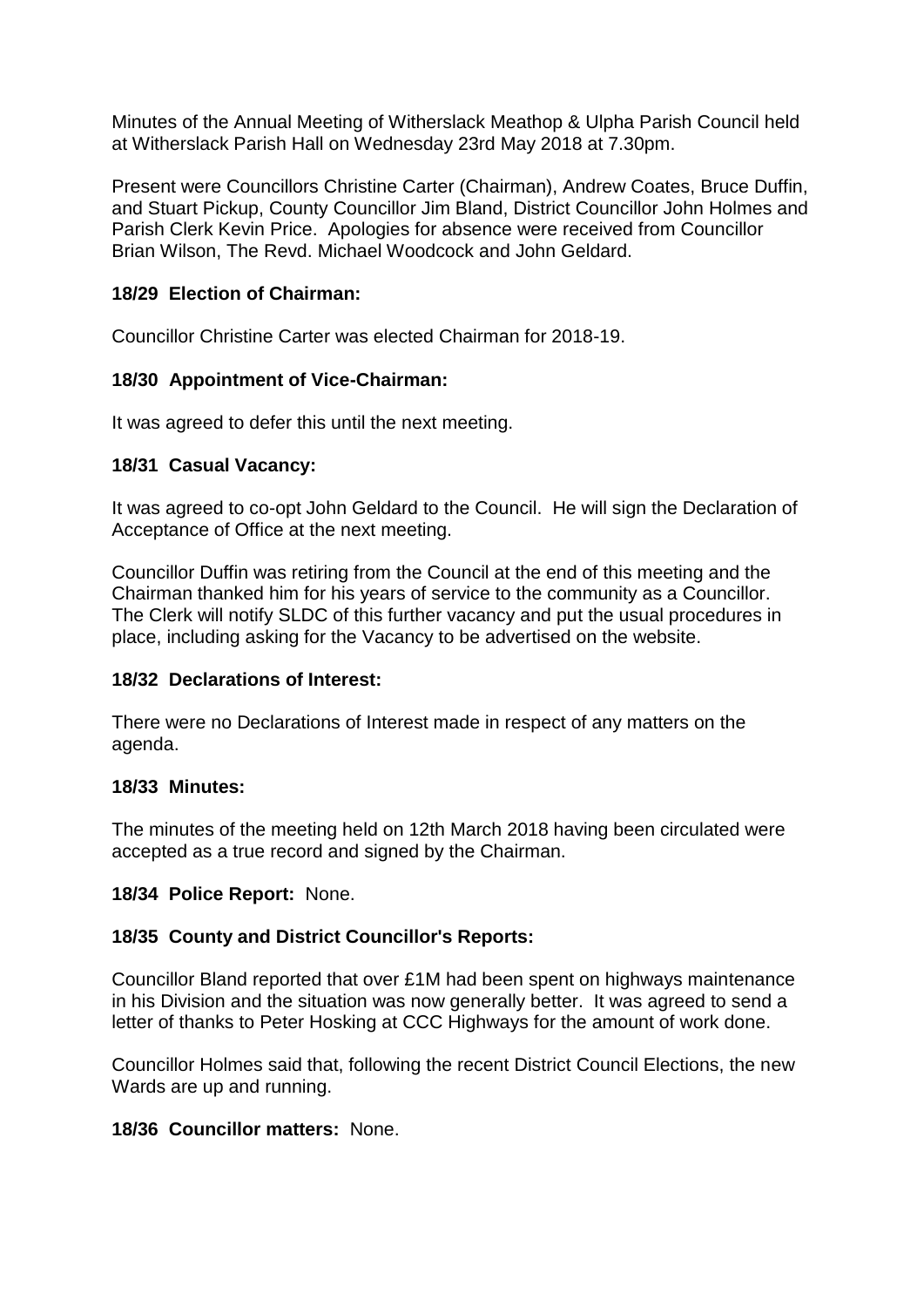### **18/37 Planning:**

*a. The following application was considered and approval recommended:*

 7/2018/5227 Bleacott Farm, Witherslack. Change of use of land to site two domestic wood stores with stone vehicular access and surface water drainage.

*b. The following decisions, notified to the Council by the Planning Authority, were noted:*

7/2018/5085 East Gate, Beck Head, Witherslack. To demolish an existing open fronted concrete store under a corrugated roof and erect an oak framed garage/carport along with log store under a slate roof. Granted.

7/2018/5044 Foulshaw Moss Nature Reserve, Witherslack. Construct three bird watching structures from timber to improve visitor experience. Granted.

- c. The Appeal in respect of the Refusal of Planning Permission for 7/20175569 High Fell End Farm, Witherslack (Conversion of barn and former cart building to three one bed holiday lets) was noted.
- *d. The following comments. submitted to the Planning Authority since the last meeting were noted:*

7/2018/5217 Land adjacent to the Old Vicarage, Witherslack. Erection of proposed two storey (Lower-ground and Ground floor) family home including adjoining garage. Approval recommended.

e. The following was noted (for information only). Application for Prior Notification of agricultural or forestry development - proposed building. 7/2018/5239 Birks Farm, Witherslack. Storage building for implements and tractor.

### **18/38 Pinfold Quarry:**

The use of this area or that at Bownass Beck was deferred for the present time, pending the newly formed group in the parish finding an alternative site.

#### **18/39 Parish Land at Yewbarrow Quarry:**

The rent for Yewbarrow Quarry has been paid and the Clerk was handed £230 to cover the five year period.

### **18/40 Parish Land at Slate Hill:**

Mike Walford had signed the agreement for the land at Parish Land Slate Hill. The rent is £250 for a five year period and payment will be made shortly.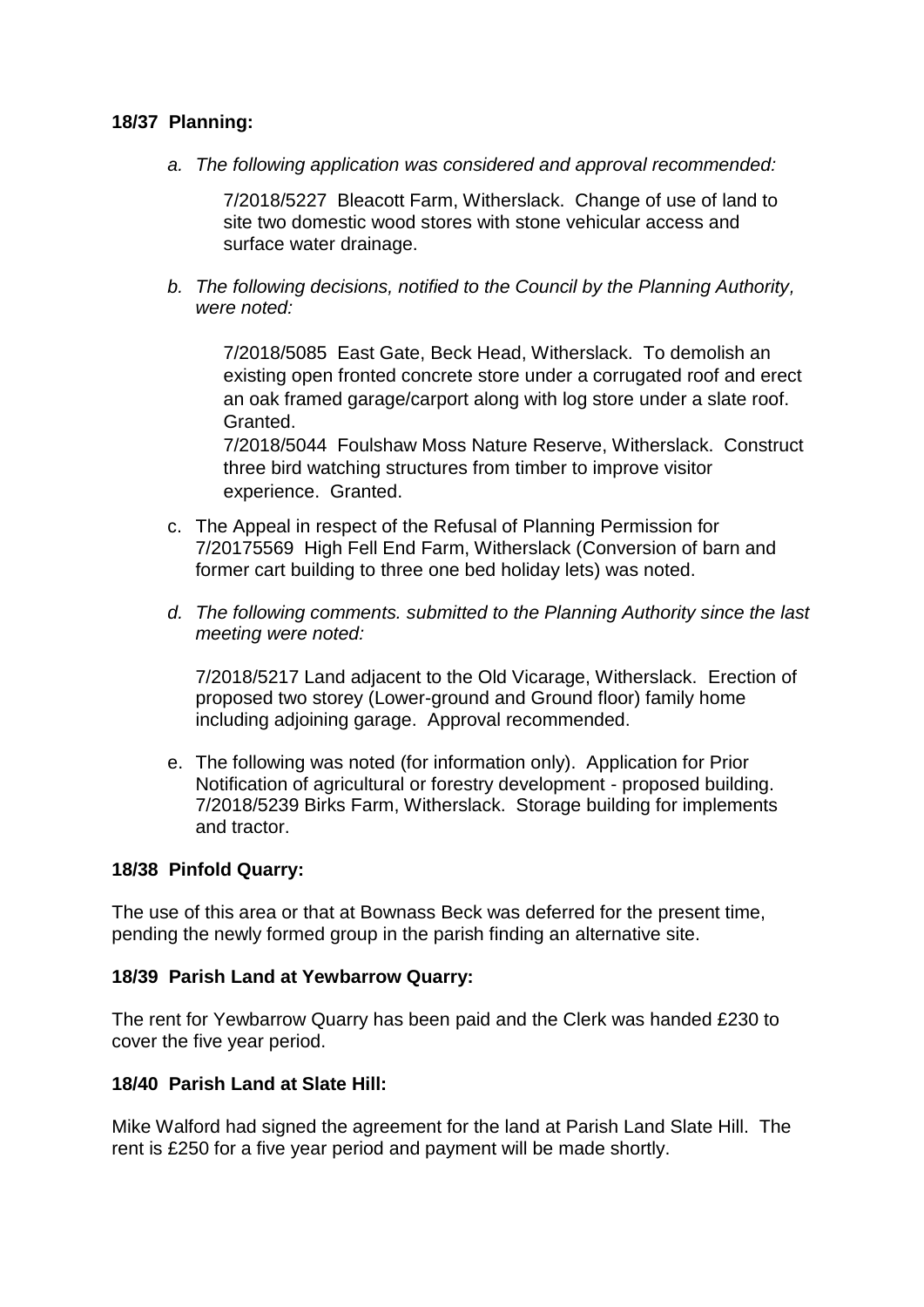# **18/41 Strategic Long-Term Plan for the parish:**

In the absence of Councillor Wilson, this was deferred until the next meeting. In the meantime, Councillors are requested to send any material they already have to him.

# **18/42 General Data Protection Regulation:**

It has now been confirmed by the government that Parish and Town Councils do not need to appoint a Data Protection Officer. The Clerk had produced a Data Protection Policy and a Website Compliance Statement, both of which were adopted as the Council's policies. He had also emailed everyone on his circulation list asking for their permission to continue to contact them with minutes and agendas etc.

## **18/43 A590 Meeting:**

Councillor Pickup reported on the recent meeting, which had also been attended by Councillor Duffin and Councillors Bland and Holmes. Various matters had been discussed, including:

- a. The signs at Foulshaw showing vehicles emerging onto the A590 are still not working properly, and were referred to the Road Safety Officer.
- b. The sensors at Witherslack Underpass lights do not pick-up all approaching traffic and the Highways Authority were asked to re-check them.
- c. The Foulshaw Nature Reserve signage will be addressed in the Road Investment Strategy report.
- d. Kerb Drainage Maintenance had been completed and would be ongoing.
- e. WPS Consultants to Highways England presented a 15 page document outlining future proposals for the A590 from Brettagh Holt to Meathop.
- f. The next meeting will be held in September to progress this report.

### **18/44 Finance:**

*a. It was resolved to pay the following accounts:*

| <b>Zurich Municipal</b>        | £257.60 | Insurance premium                                                                |
|--------------------------------|---------|----------------------------------------------------------------------------------|
| <b>CALC</b>                    | £186.00 | Annual subscription                                                              |
| <b>CALC</b>                    | £70.00  | <b>Councillor training</b>                                                       |
| <b>Witherslack Parish Hall</b> |         |                                                                                  |
|                                | £62.00  | Hire of hall                                                                     |
| K M Price                      | £113.70 | Quarterly expenses to 31st March,<br>including use of home office and<br>travel. |
| K M Price                      | £3.37   | <b>Balancing payment</b>                                                         |
| K M Price                      | £653.40 | Tax refund                                                                       |
| <b>HMRC</b>                    | £216.48 | <b>PAYE</b>                                                                      |